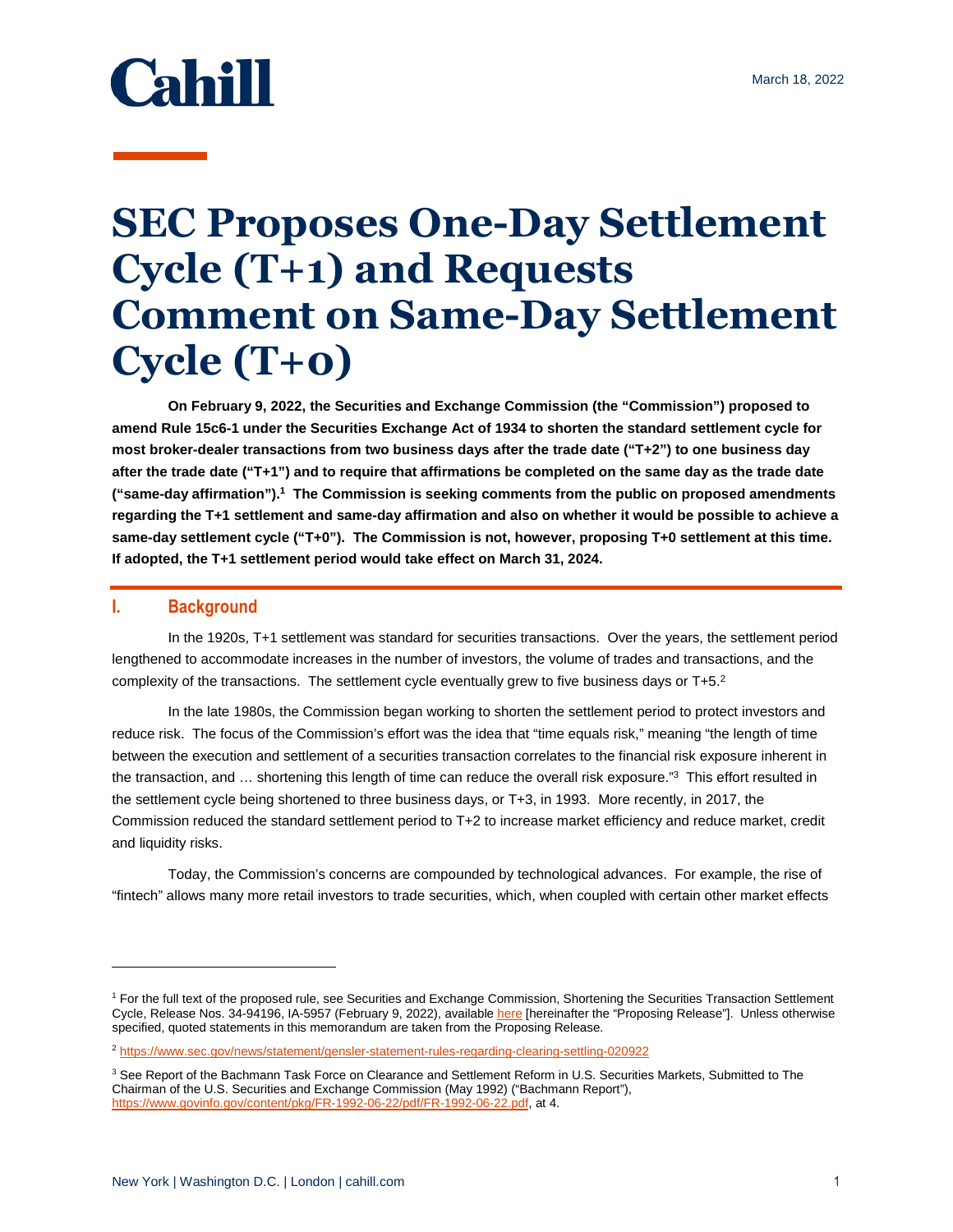such as widespread investor interest in "meme" stocks that gain traction on social media, can lead to incidents of extreme market volatility.<sup>4</sup> In a public statement, Commission Chair Gary Gensler stated:

"… the significant volatility and trading volume in so-called meme stocks prompted larger-than-usual margin calls on retail brokerages. Several retail brokerages restricted customer access to trading in certain stocks. The market was extremely volatile, and many investors were told they couldn't buy at a critical time. I share the frustration of investors who were locked out from making certain trades." 5

Consequently, the Commission is seeking to reduce periods in which investors face restricted access to markets by shortening the standard settlement cycle.<sup>6</sup>

#### **II. Proposed Amendments**

As described in the Proposing Release, the Commission's proposal would:

- 1. Shorten the standard settlement cycle for most securities transactions from T+2 to T+1;
- 2. Repeal in its entirety the four business day settlement cycle ("T+4") currently in effect for certain firm commitment offerings priced after 4:30 p.m.;
- 3. Require new contracts between broker-dealers and institutional customers to require the parties to complete allocations, confirmations, and affirmations on the same day as the trade date (same-day affirmation); and
- 4. Require central matching service providers to establish policies and procedures to facilitate straight-through processing.

The proposed repeal of the T+4 settlement cycle is intended to promote a uniform approach to the settlement of offerings. The Commission noted that technological advancements should eliminate any argument against a uniform approach for firm commitment offerings.

Finally, it is important to note that the Commission is not repealing or otherwise altering the "override provision" that allows parties to expressly agree to a settlement cycle longer than T+1.7

### **III. Next Steps**

In addition to a general request of comments on "all aspects" of the proposed amendments, the Proposing Release includes over 140 groups of specific questions as to which the Commission is soliciting comment concerning the proposed amendments and the feasibility of T+0. Topics specified include:

- the potential impact of the proposed amendments on market participants engaging in cross-border activities or in trading across various classes of financial products;
- the "status and readiness" of existing technologies to support T+1;
- **•** whether same-day affirmation introduces any new risks and whether it should have separate provisions for each of allocation, affirmation and confirmation; as well as

 $7$  The Commission noted in the Proposing Release that it "has not identified instances indicating a risk of overuse of this provision."



 $\overline{a}$ 

<sup>4</sup> <https://www.reuters.com/business/finance/how-sec-is-cracking-down-equity-market-after-gamestop-saga-2022-01-27/>

<sup>5</sup> https://www.sec.gov/news/statement/gensler-statement-rules-regarding-clearing-settling-020922

<sup>6</sup> [https://www.sec.gov/news/statement/crenshaw-settlement-cycle-20220209](https://www.sec.gov/news/statement/gensler-statement-rules-regarding-clearing-settling-020922)